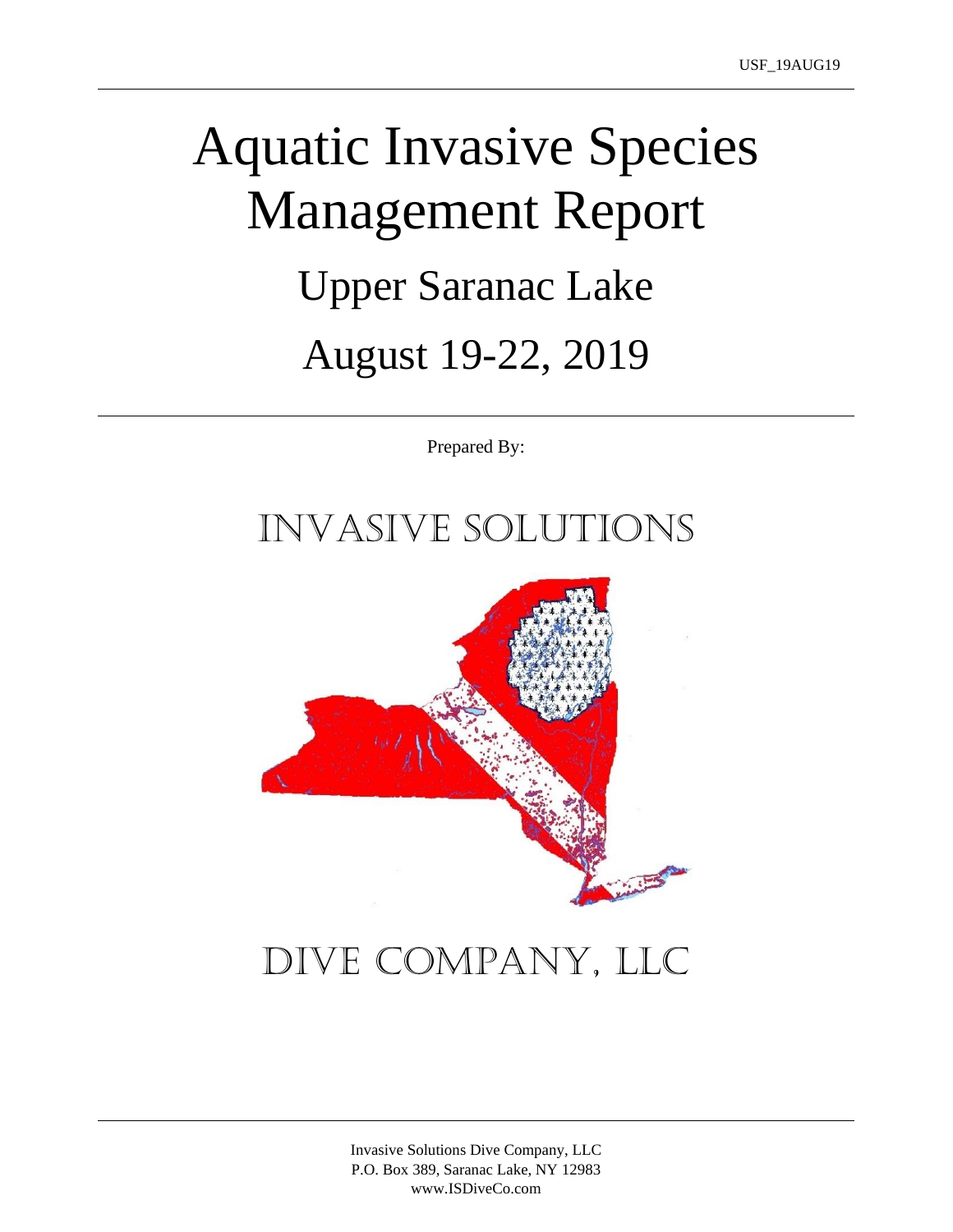#### **Operations**

#### **Monday- 8/19/19**

#### **Locations:** Sites 3, 34

**Description:** Crew began the day in Bartlett Carry Bay (site 34), starting at the northwest entrance, working clockwise throughout the historical aquatic invasive species (AIS) areas of the bay, ending at a point about halfway along the southern shore. Crew harvested three Eurasian Watermilfoil (EWM) 3-4' near the first inlet of the bay and one EWM west near the boat houses on the north shore.

Crew received word from the lake manager the buoys dropped in College Row (site 3) were ready for harvest and relocated to the site. Crew worked the area around the buoys near the north section of the bay, harvesting both single/ multi-stem EWM (81 plants) scattered throughout the area.

#### **Tuesday- 8/20/19**

未去未出来去。 美 赤 大 本 来 東 太 毛索希斯科蒂森希克 法成法法 机点流差

**Locations:** Site 3, 8

\*\*\*\*\*\*\*\* **Description:** Crew began the day at the northern tip of College row and worked south through the entire site. Crew located a few additional plants in the north end of the site as well as in three additional small areas throughout the site. 法完束 电电源水流 李承儒年安永中

Crew ended the day beginning to work through site 8. No AIS located.

#### **Wednesday- 8/21/19**

**Locations:** Sites 5, 8

**Description:** Crew finished working through site 8 (Green Bay – Moss Rock Point), locating no AIS.

Crew worked buoys in North Basin (site 5), starting in the south east area of the bay and worked to the northeast section. Crew harvested both single/ multi-stem EWM 0.25-6' in height.

#### **Thursday- 8/22/19**

**Locations:** Sites 2, 12, 30

**Description:** Crew worked lake manager buoys and the surrounding areas in site 30 (Deer Island), harvesting both single/ multi-stem EWM 3-6' in height.

Crew worked buoys and the surrounding areas in north Buck Island Channel (site 12), locating sporadic EWM throughout the native plants ranging 3-5' in height.

Crew worked through the historical AIS areas in site 2 (Saranac Inn Point – Marlboro Club), noting plant growth throughout the site was sparse with no AIS.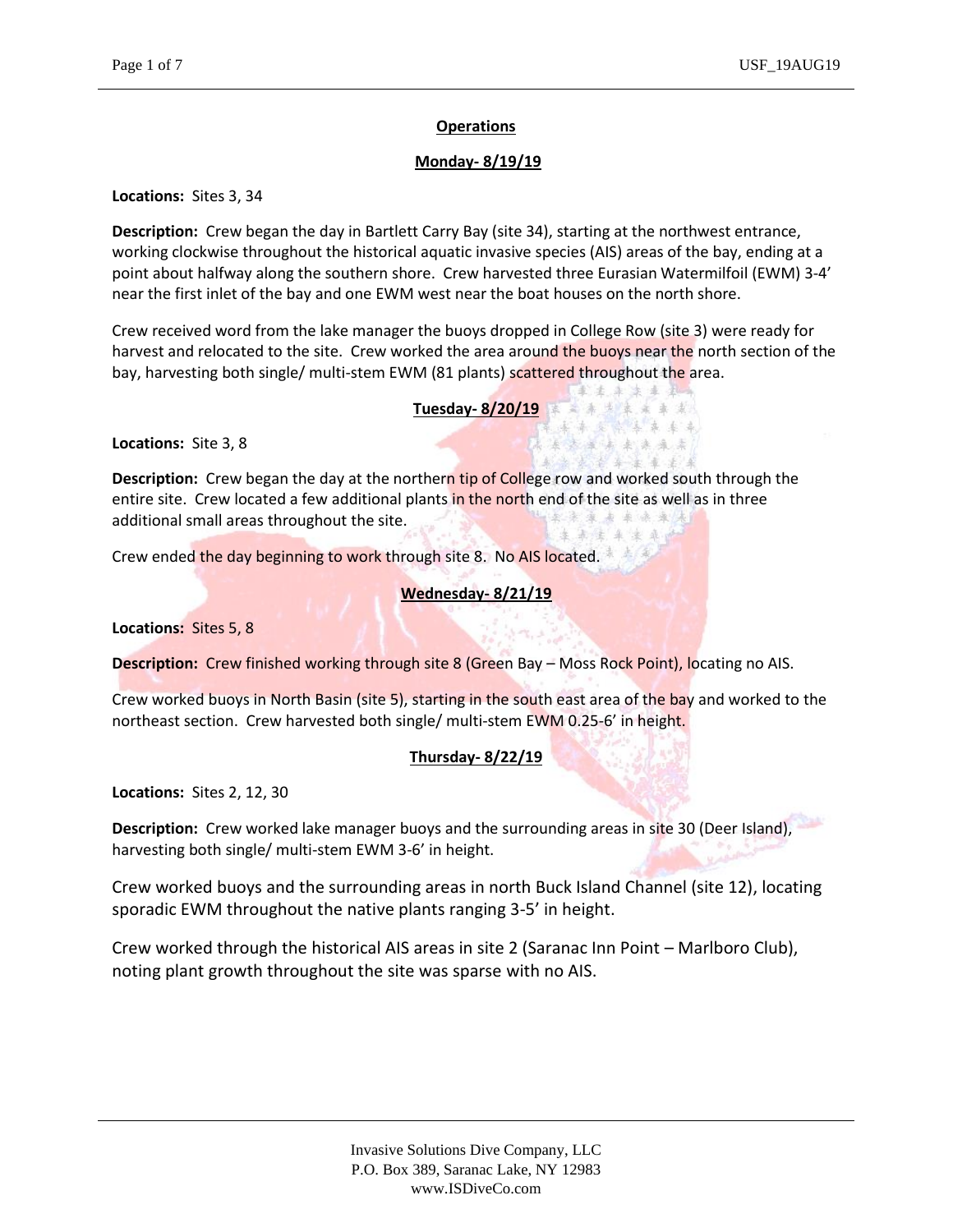| <b>Upper Saranac Lake (2019)</b>               |                         | <b>Plant Tally</b> |             |                           |                 |
|------------------------------------------------|-------------------------|--------------------|-------------|---------------------------|-----------------|
|                                                |                         | Week of 8/19/2019  |             | <b>Year To Date Total</b> |                 |
| <b>Site Location</b>                           | #                       | Eurasian           | Variable    | Eurasian                  | Variable        |
| Back Bay                                       | 1                       |                    |             | $\mathbf 0$               | $\mathbf 0$     |
| Saranac Inn point- Marlboro Club               | $\overline{\mathbf{c}}$ | 0                  | $\mathbf 0$ | 0                         | $\mathbf 0$     |
| College Row                                    | 3                       | 144                | $\pmb{0}$   | 144                       | $\mathbf 0$     |
| Tommys Rock & Dry Island                       | 4                       |                    |             | $\overline{0}$            | $\mathbf 0$     |
| N. Basin -N. Markham point                     | 5                       | 39                 | $\mathbf 0$ | 314                       | $\mathbf 0$     |
| Goose Island-rock pile                         | 6                       |                    |             | 17                        | $\mathbf 0$     |
| Green Island-rock pile                         | 7                       |                    |             | 0                         | $\mathbf 0$     |
| Green Bay- Moss Point Rock                     | 8                       | $\mathbf 0$        | 0           | 0                         | $\mathbf 0$     |
| South Markham Point-Square Bay                 | 9                       |                    |             | 56                        | $\mathbf{1}$    |
| Square Bay Divot- point north, Buck Island     | 10                      |                    |             | 5                         | $\mathbf 0$     |
| Little Square Bay                              | 11                      |                    |             | 346                       | $\mathbf{1}$    |
| <b>Buck Island</b>                             | 12                      | 28                 | $\pmb{0}$   | 191                       | $\overline{2}$  |
| <b>Buck Island Bay</b>                         | 13                      |                    |             | 22                        | 3               |
| Whitney Point-Bottleneck Bay-Butternut Point   | 14                      |                    |             | 35                        | 6               |
| Saganaw Bay                                    | 15                      |                    |             | 33                        | $\mathbf 0$     |
| Fish Creek Bay                                 | 16                      |                    |             | 13                        | $6\phantom{1}6$ |
| Fish Creek Channel                             | 17                      |                    |             | 9                         | 185             |
| Fish Creek Pond-Spider Creek                   | 18                      |                    |             | 280                       | 26              |
| Pork Bay                                       | 19                      |                    |             | 17                        | $\mathbf{1}$    |
| Narrows West                                   | 20                      |                    |             | $\mathbf 0$               | $\mathbf 0$     |
| Narrows East                                   | 21                      |                    |             | 1                         | $\mathbf{1}$    |
| Birch Point- Gull Point                        | 22                      |                    |             | 3                         | $\mathbf 0$     |
| Gilpin Bay                                     | 23                      |                    |             | 61                        | $\mathbf 0$     |
| Eagle Island-rock pile                         | 24                      |                    |             | $\overline{2}$            | $\mathbf 0$     |
| North Gull Bay                                 | 25                      |                    |             | 17                        | $\mathbf 0$     |
| Pelky Bay                                      | 26                      |                    |             | $\mathbf 0$               | $\mathbf 0$     |
| <b>Gull Bay Connector</b>                      | 27                      |                    |             | $\mathbf 0$               | $\mathbf 0$     |
| <b>Bungalow Bay</b>                            | 28                      |                    |             | 1                         | 0               |
| South Gull Bay                                 | 29                      |                    |             | 29                        | $\pmb{0}$       |
| Deer Island                                    | 30                      | 16                 | 0           | 27                        | $\mathbf 0$     |
| Doctors Island, area                           | 31                      |                    |             | $\mathbf{1}$              | $\pmb{0}$       |
| Birch Island, area                             | 32                      |                    |             | $\pmb{0}$                 | 0               |
| Bull Point- Sekon Point                        | 33                      |                    |             | $\mathbf 0$               | 0               |
| <b>Bartlett Carry Bay</b>                      | 34                      | 4                  | $\pmb{0}$   | 5                         | $\mathbf 0$     |
| Sekon Point- south of Wenonah                  | 35                      |                    |             | 37                        | 0               |
| Chapel Island                                  | 36                      |                    |             | $\pmb{0}$                 | $\pmb{0}$       |
| East South Basin- Bartlett Carry Bay, entrance | 37                      |                    |             | 8                         | $\mathbf 0$     |
| Corey's Island                                 | 38                      |                    |             | 75                        | 0               |
| South Basin                                    | 39                      |                    |             | 98                        | $\mathbf 0$     |
| <b>Total Number of Plants</b>                  |                         | 231                | 0           | 1847                      | 232             |
| <b>Weight (lbs)</b>                            |                         | Eurasian           | Variable    | Eurasian                  | Variable        |
|                                                |                         | 12.5               | $\pmb{0}$   | 107.1                     | 60.9            |

Invasive Solutions Dive Company, LLC P.O. Box 389, Saranac Lake, NY 12983 www.ISDiveCo.com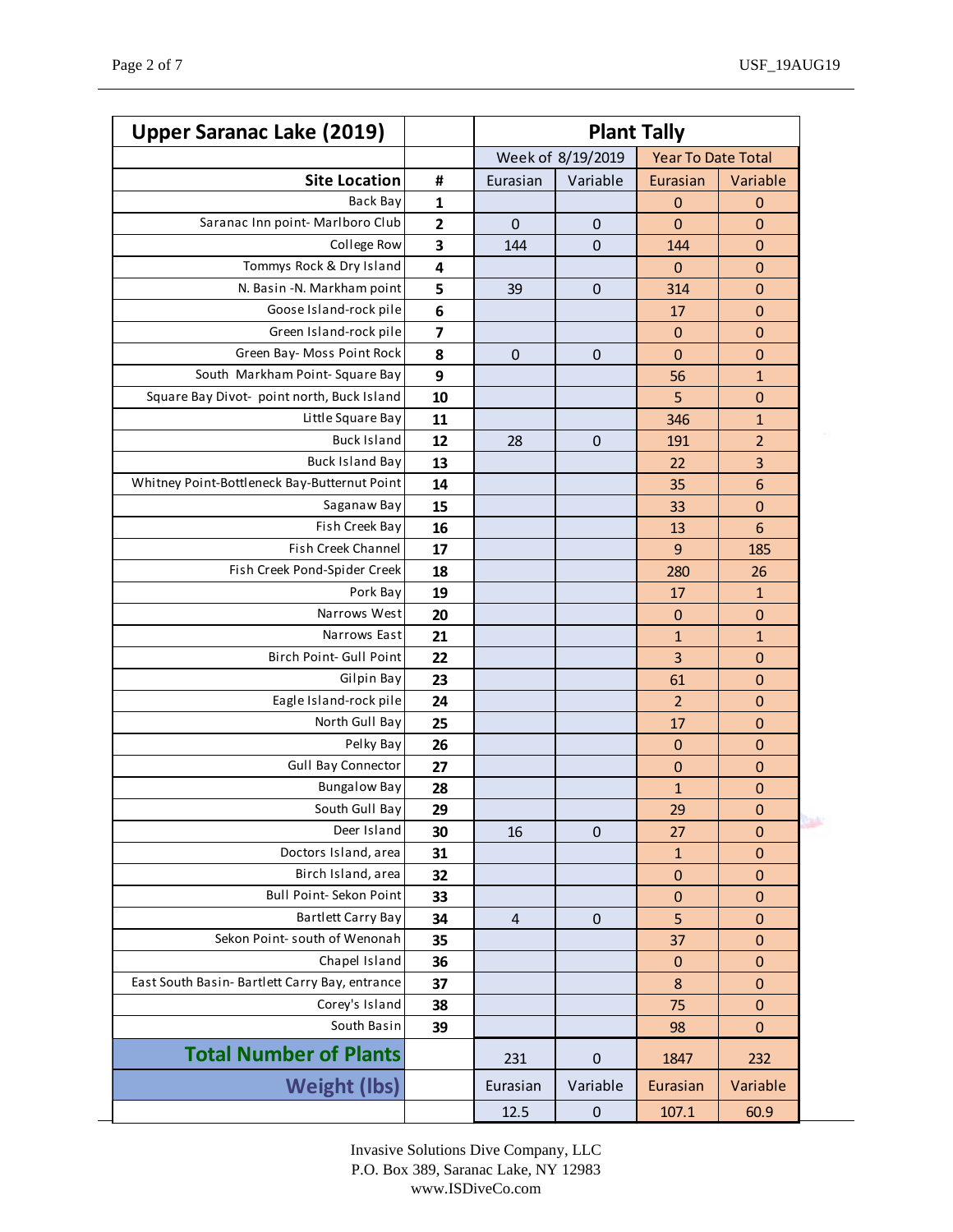

Site 3- College Row<br>Site 8- Green Bay-Moss Rock Point

Invasive Solutions Dive Company, LLC P.O. Box 389, Saranac Lake, NY 12983 www.ISDiveCo.com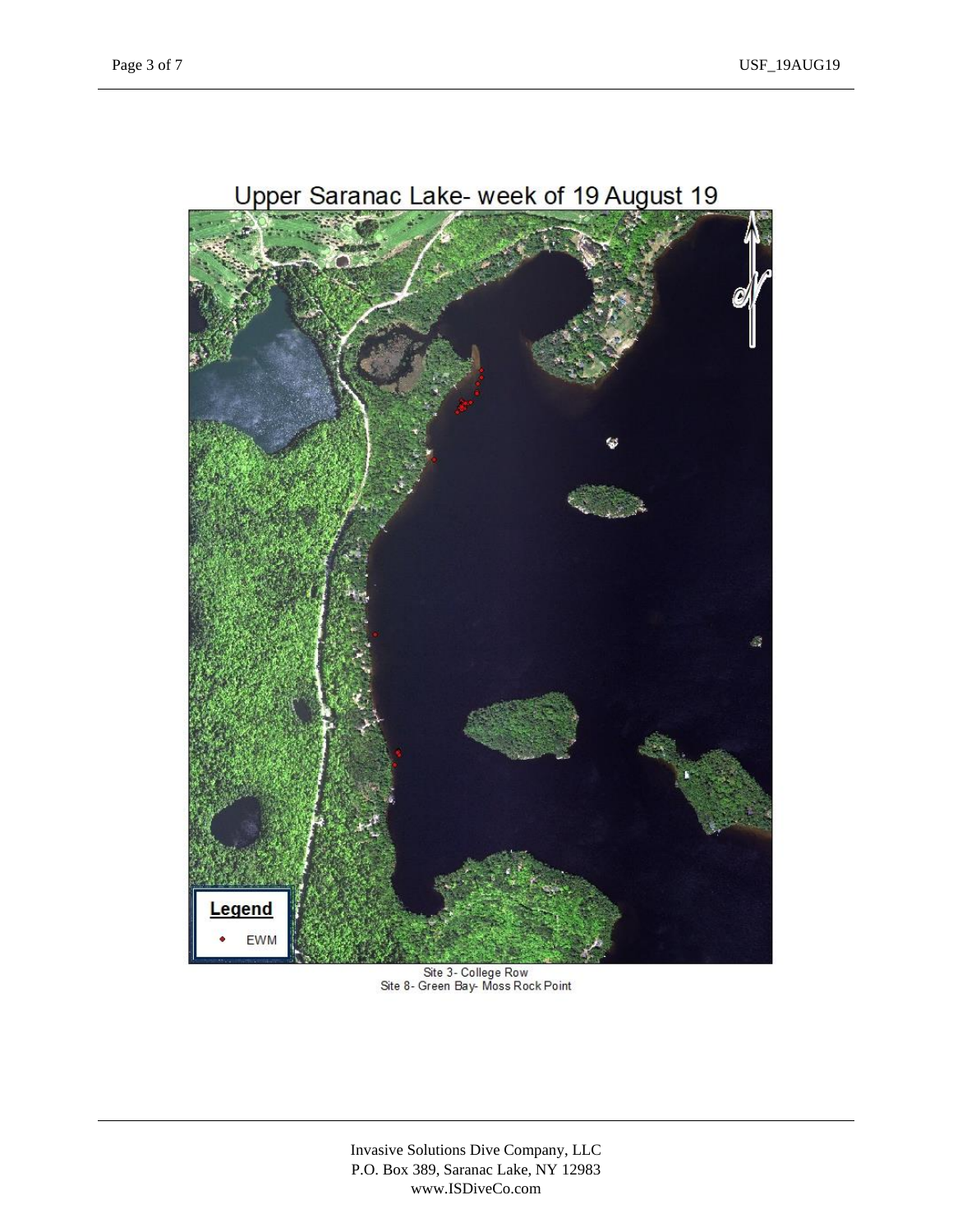

Upper Saranac Lake- week of 19 August 19

Site 5- North Basin<br>Site 12- Buck Island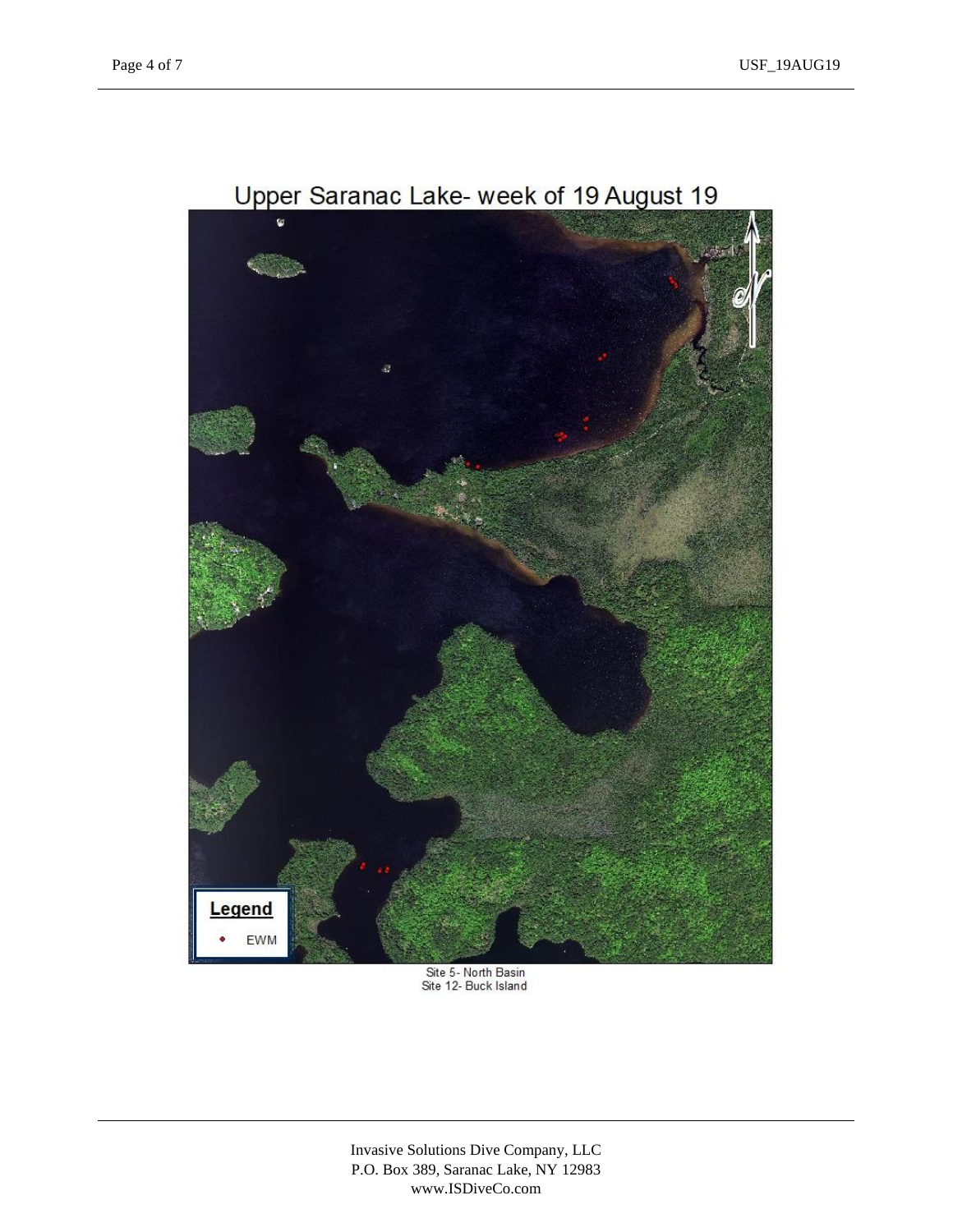

### Upper Saranac Lake- week of 19 August 19

Site 30- Deer Island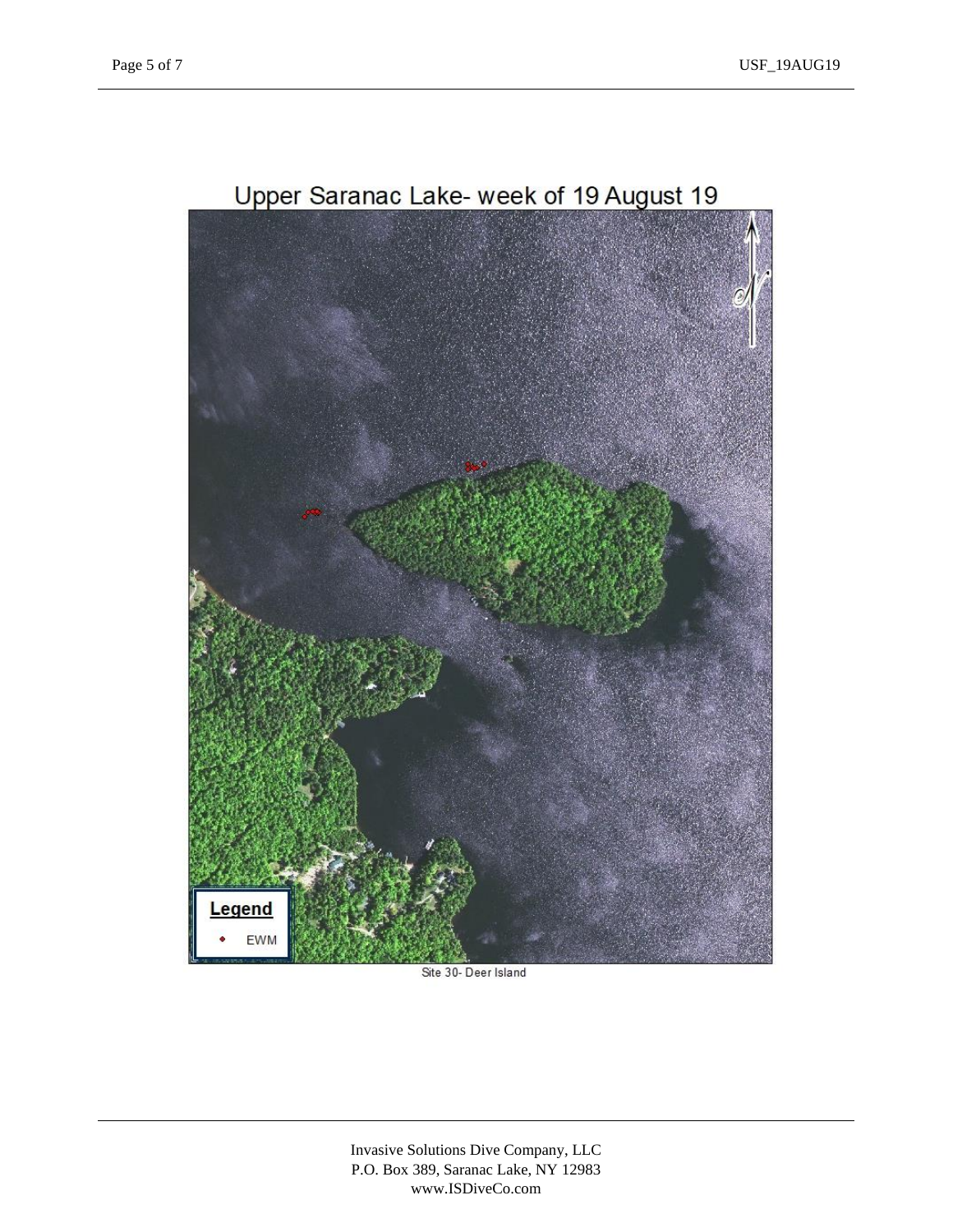

### Upper Saranac Lake- week of 19 August 19

Site 34- Bartlett Carry Bay